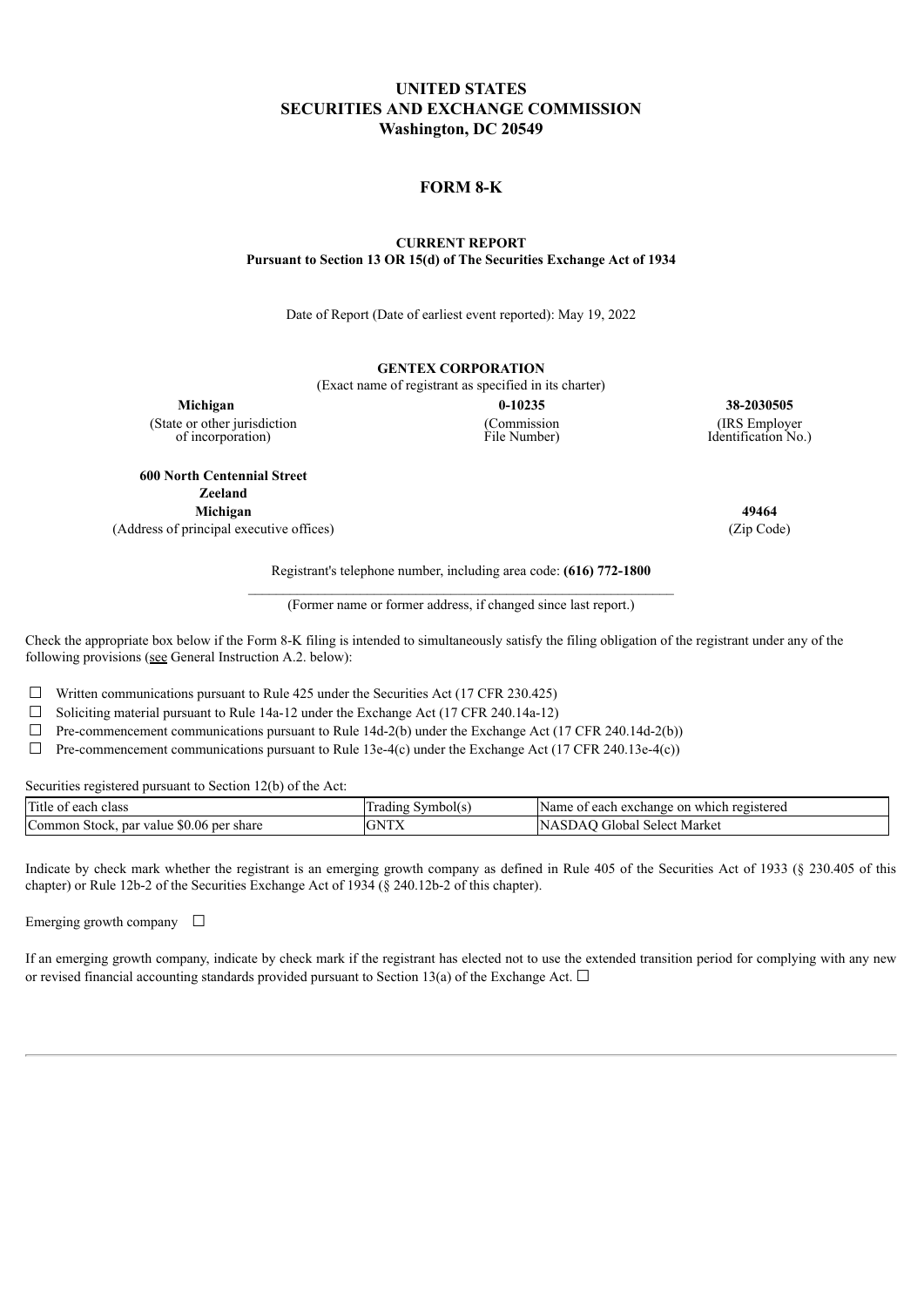### **Section 5 – Corporate Governance and Management**

# **Item 5.07 Submission of Matters to a Vote of Security Holders.**

On May 19, 2022, the Company held its 2022 Annual Meeting of the Shareholders. The matters listed and described briefly below were submitted to a vote of the shareholders through the solicitation of proxies. The proposals are described in detail in the Company's Proxy Statement filed on April 8, 2022. The voting results are as follows:

# Election of Directors

The following individuals were elected to serve as directors of the Company to hold office for a one (1) year term expiring in 2023:

| <b>Nominee</b>        | Votes For   | Votes Withheld | <b>Broker Non-Votes</b> |
|-----------------------|-------------|----------------|-------------------------|
| Mr. Joseph Anderson   | 187,566,834 | 3,014,375      | 17,598,054              |
| Ms. Leslie Brown      | 185,049,399 | 5,531,810      | 17,598,054              |
| Mr. Steve Downing     | 189,970,329 | 610,880        | 17,598,054              |
| Mr. Gary Goode        | 173,635,027 | 16,946,182     | 17,598,054              |
| Mr. James Hollars     | 189,684,757 | 896,452        | 17,598,054              |
| Mr. Richard Schaum    | 183,676,731 | 6,904,478      | 17,598,054              |
| Ms. Kathleen Starkoff | 189,753,292 | 827,917        | 17,598,054              |
| Mr. Brian Walker      | 189,692,281 | 888,928        | 17,598,054              |
| Dr. Ling Zang         | 189,265,183 | 1,316,026      | 17,598,054              |

Proposal to Ratify the Appointment of Ernst & Young LLP as the Company's Auditors for the Fiscal Year Ended December 31, 2022

The shareholders did ratify the appointment of Ernst & Young LLP to serve as the Company's auditors for the fiscal year ending December 31, 2022:

| Votes For   | <b>Votes Against</b> | Abstentions | <b>Broker Non-Votes</b> |
|-------------|----------------------|-------------|-------------------------|
| 195,877,000 | 12,158,955           | 143,308     |                         |

Proposal to Approve, on an Advisory Basis, the Compensation of the Company's Named Executive Officers

The shareholders did approve, on an advisory basis, the compensation of the Company's named executive officers:

| Votes For   | <b>Votes Against</b> | <b>Abstentions</b> | <b>Broker Non-Votes</b> |
|-------------|----------------------|--------------------|-------------------------|
| 182,672,454 | 7,527,300            | 381,455            | 17,598,054              |

### Proposal to Approve the 2022 Employee Stock Purchase Plan

The shareholders did approve the 2022 Employee Stock Purchase Plan:

| Votes For   | <b>Votes Against</b> | <b>Abstentions</b> | <b>Broker Non-Votes</b> |
|-------------|----------------------|--------------------|-------------------------|
| 189,334,864 | 1,003,896            | 242,449            | 17,598,054              |